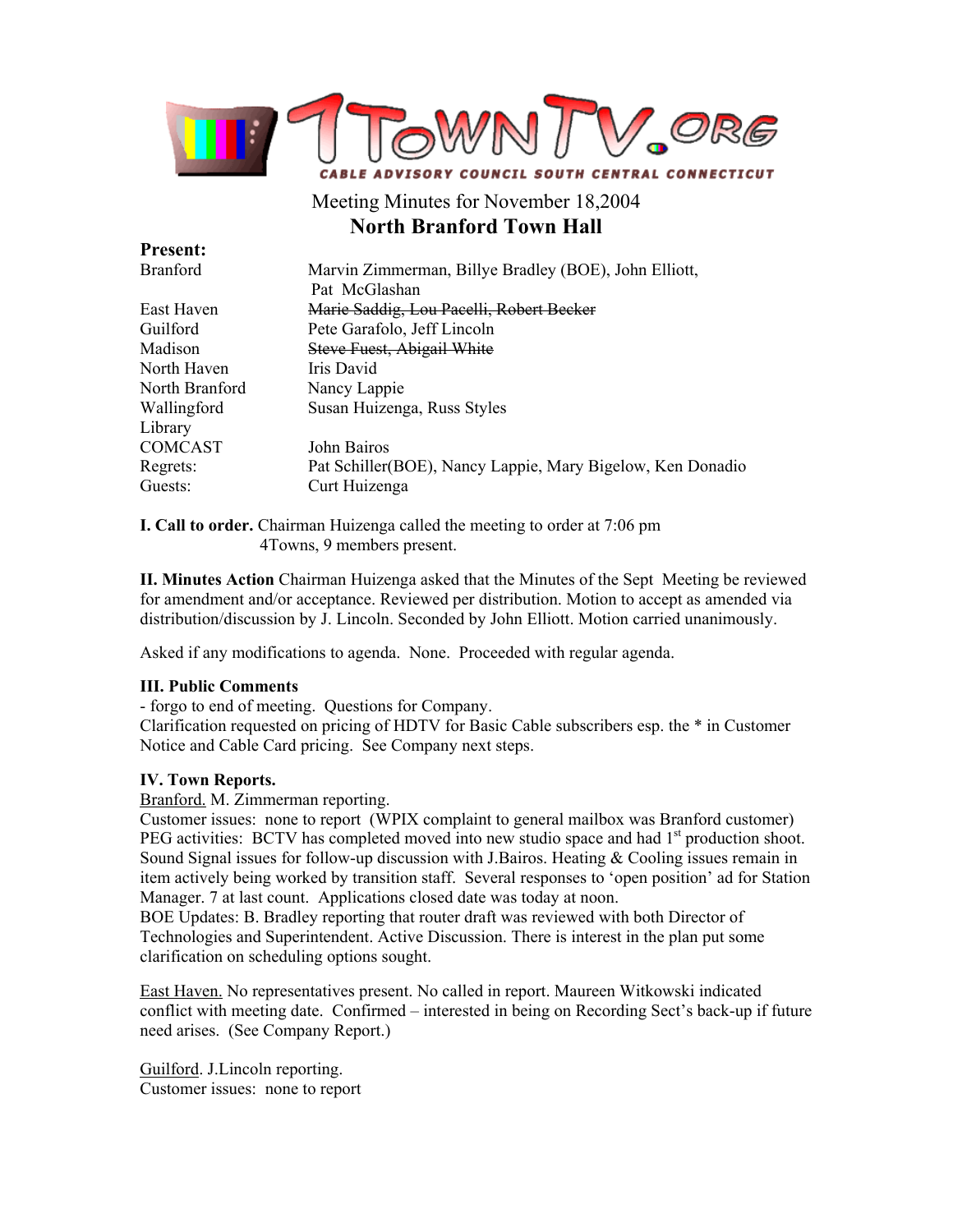PEG activities: The power and personality of Station Manager is in part why the station's use is at all time high. GCTV Board discussed equipment needs and funding allocation to expand cablecasting capacity. (See Chairman report- ACM equipment landscape.) Board reviewed the Router Proposal at length. Feedback included interested in more producer friendly inter-town scheduling hours for permanent proposal. Interested in review of modified/clarified proposal. BOE Updates: none to report

Madison. No representatives present. Correction to Oct minutes received and acknowledged.

North Branford. N. Lappie reporting.

Customer issues: none to report

PEG activities: Board has 3 vacancies. Requested clarification on serving both CACSCC and PEG Board. See New Business discussion.

BOE Updates: Meetings with HS Principal and Superintendent planned for early January. Several operation defects with Ed Channel to review as well as router, roles & responsibilities.

North Haven. No representatives present

# Wallingford. S. Huizenga reporting.

Customer issues: (Refund request to general mailbox was Wallingford customer) Consumer questions on HDTV inquiries referred to dtv.gov., Producer inquiries about bicycling materials, if web address can be on education programs, etc. Most inquiries were handled with referral to 7TownTV.org for more details.

PEG activities: Record Journal interviewed D. Burghardt about WPAA PSA Award. Board reviewed CACSCC items: Router, CACSCC 'embezzled recovered Funds, Shared Services. Direction to advisors that if CACSCC funding allocation is considered their preference is shared services proposals. Board heard member report from ACM on new server technology esp. Nexus from Leightronics. Decided to accept offer for JVC's NJ representatives offer to do camera training in January and open it up to all seven towns. Interest confirmed by all towns including those without JVC Camera.

Like GCTV, channel use is at an all time high including receipt of some drama programs. In reviewing Cablecast schedule they identified need for policy review on program repeat from prior years, conflict of interest with board member producers and clarification  $1<sup>st</sup>$  come  $1<sup>st</sup>$  serve. (See Chairman report- ACM)

BOE Updates: Community Service Proposal discussed with Superintendent and draft proposal reviewed with WPAA Board.

Library. K. Donadio regrets.

# **V. Officers' Reports.**

Chairman:

- 1) Failed to get Web site updates on router, senior discount and musichoice done. Active interest in updates shown by Guilford. Requested boilerplate in e-format from J.B. Forthcoming.
- 2) Failed to respond to Docket 04-10-10 not to late to do remains a to-do.
- 3) Drafted 2005 schedule and distributed electronically. USPS Mailing pending confirmation of March time and NB location.
- 4) Forum activity WPIX complaint logged. Registration support.
- 5) E-mails logon distributed to most members. As initials  $\omega$ 7 towntv.org
- 6) http://login.perseus.lunarpages.com:2095/horde/index.php 2 advisors provided courtesy confirmation that installation is working. R. Styles reported fix needed.
- 7) A few status calls with NBCAG on 2003 report. Completed by deadline. Agreed to put cablecast form on web site for downloading to resolve some administrative concerns.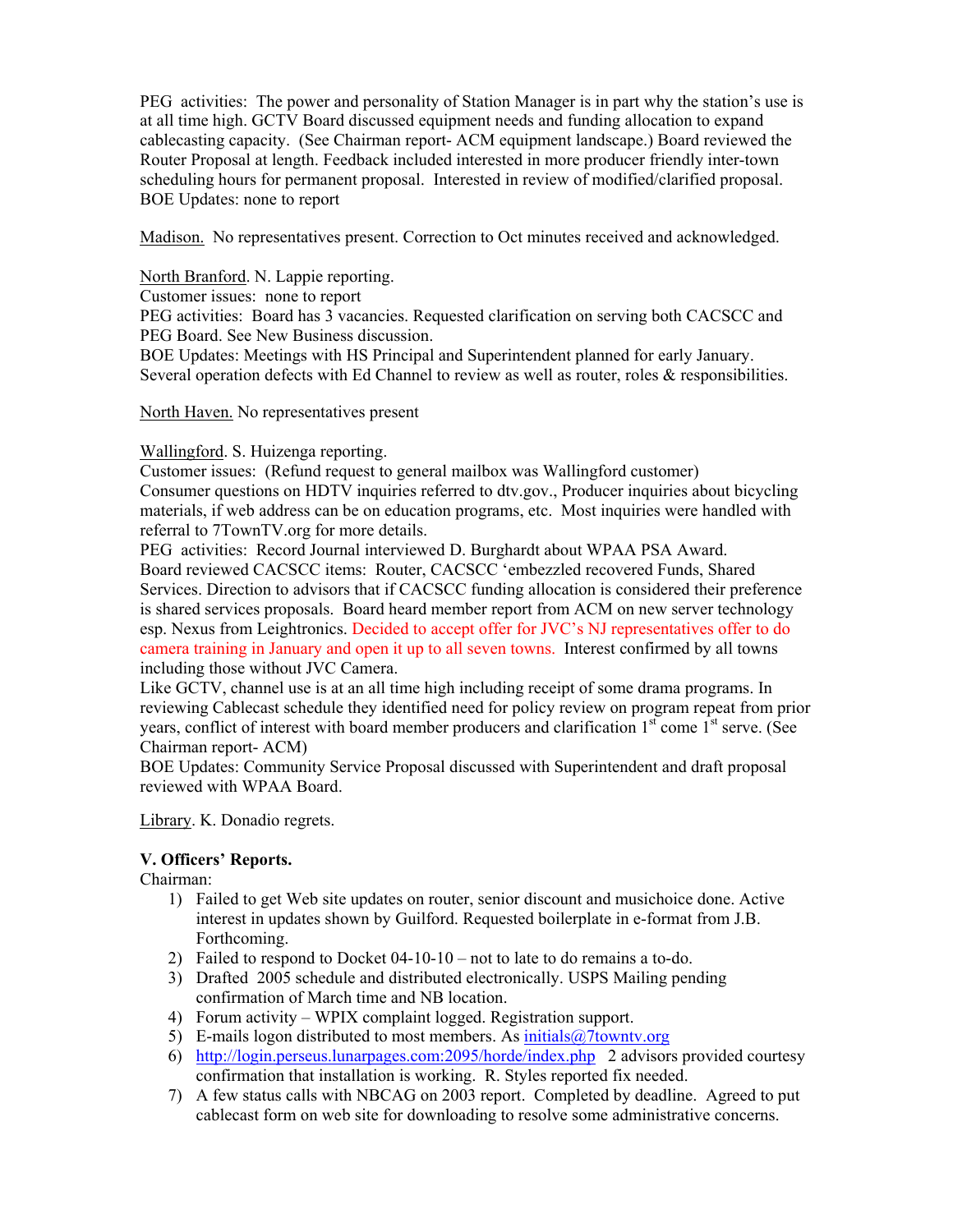- 8) Attended ACMNE Conference. Materials on Insurance provided by Joe Balboni <clipper@adelphia.net> 781-585-2522 referred to Insurance Committee. General feedback is similarity of Policies and Procedures essential and DPUC role in CT helps with this issue, working relationship with CACSCC important so other shared services and 7 town activities address this. Experience with Media Liability.
- 9) DPUC Mail over 30 items.
- 10) Referred refund request to Comcast. Received confirmation that case was resolved.
- 11) ACM NorthEast Received Web site award, attended Youth programs discussion (web site update under resources > referenced 'with youth' http://www.7towntv.org/video\_with\_youth.html,
- 12) ACM NorthEast Equipment Landscape: Server technology solutions ranged from15,000 upwards except LEIGHTRONIX which has compatibility and flexibility features that should be understood by those looking at digital upgrades. Contact follow-up for CACSCC Members: Sara A. Mason LEIGHTRONIX, INC. 2330 Jarco Dr. Holt, MI 48842 (517) 694-8000 x.122 www.leightronix.com

#### **Treasurer:** See distribution. Discussion.

Reviewed some basic information about CACSCC funds and corporation status. CACSCC is not a non-profit. CACSCC attempts to budget within annual CGS authorization of \$2000 from Franchise holder. We identify administrative savings (like reduced mailings and changes in Recording Sect) as we have no other source of income besides authorization for franchise duration. Invested funds including embezzlement recovery have been designated in planning sessions as resources for shared services. To-date Website and Annual Group Membership to ACM paid for with funds that exceeded normal administrative expenses.

Direction to Treasurer from discussion and suggestion from J. Bairos is to have simpler monthly statements of actual income and expenses and full representation of In kind etc for Budget and Annual documents. Annual documents should isolate 'recovered funds' since action has been requested specific to those funds. Motion to accept Treasurer's report moved by R.Styles. Seconded by J. Elliott. Motion carried unanimously.

**Secretary:** Apologies for meeting notice clarity – resend. Correction to distribution needed include removal of Dennis Dostert and addition of Mary Bigelow. March 2005 meeting will be scheduled for **6 pm** at Berlin Comcast. Directions to facility needed for Annual Mailing. 6 pm was discussed as optimal provided some substantive refreshments are available. Use of North Branford for 2005 schedule confirmed.

#### **VI. Committee Reports.**

Insurance Committee: No change in status of materials or discussion with Local Insurance representative. Apologies for status remaining unchanged. Will continue local discussions with understanding that alternate resource is available as leverage or option.

**VII. COMCAST Report.** John Barios Reporting: Apologies for arriving late due to Opening Ceremonies commitment at Fantasy of Lights.

- 1) Channel Line-up change: 28 & 65 Discovery and QVC. Basic & Expanded. Discovery moved to Expanded.
- 2) DCT update: Same as last month. He will follow-up with Wallingford Government TV given the expressed interest in an update extended by Advisor Styles. Status: Comcast anticipates a proposal will be prepared for January Session of Legislature with some commitment to affordability and statewide equity issues.
- 3) See Sectary's Report regarding March 2005 commitment to host meeting and provide directions.
- 4) Customer issues referred have been resolve.